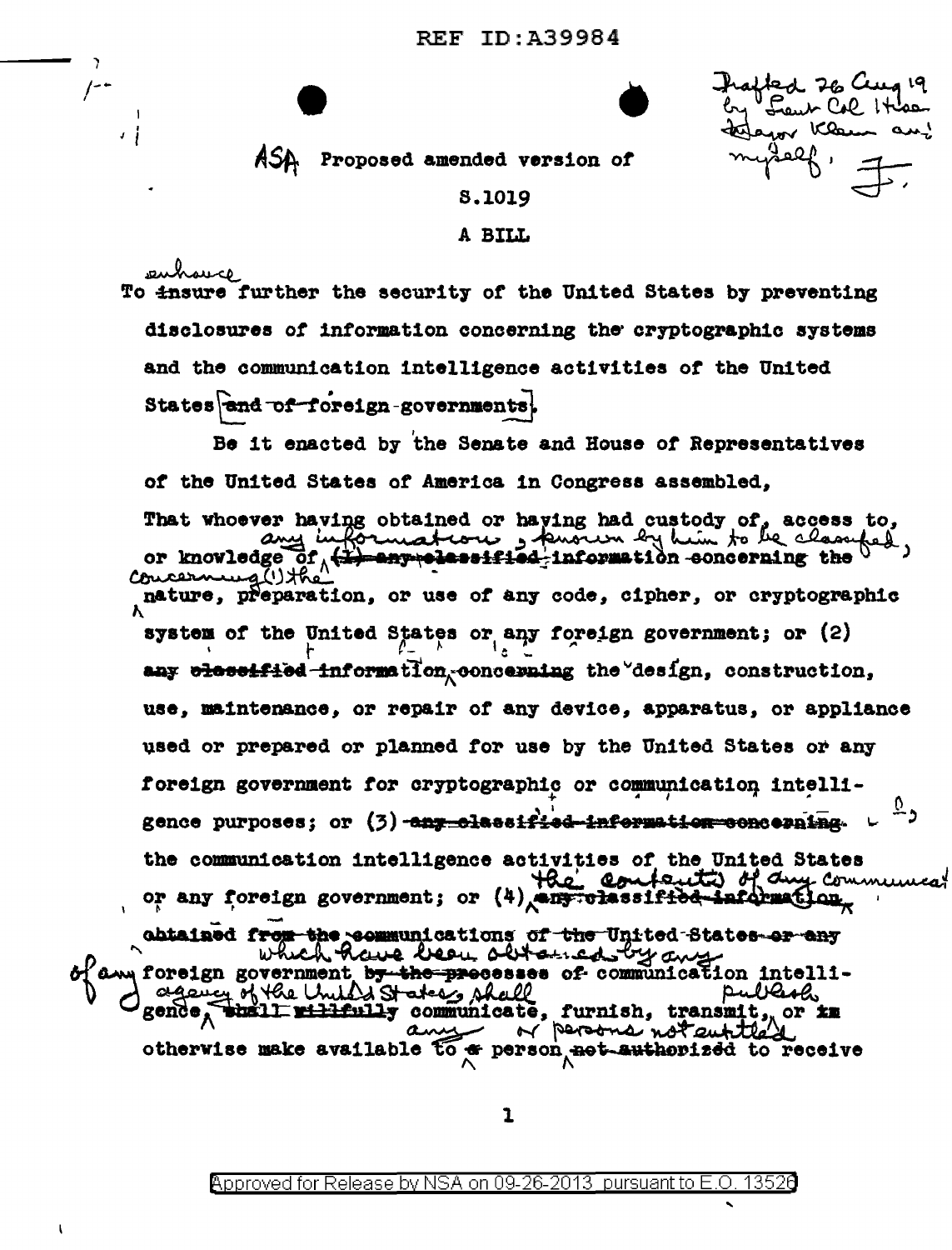such information, or publish, any such classified information shall be fined not more than \$10.000 or imprisoned not more than ten vears or both.

Sec. 2. The term "classified information" as used herein shall, for the purposes of this Act, be construed to mean in-<br>which are Ho the bear order of God I of the Articles tion or distribution for purposes of national security by a United States government agency, and marked with or designated by a marking or designation signifying such segnegation. limi-The term "classified procedures and tation, and restriction. methods" as used herein shall be construed accordingly.

The terms "code", "cipher", and "cryptographic  $Sec. 3.$ system" as used herein shall  $\sqrt{r}$  or the purposes of this act, be construed to include in their meaning any method of secret writing and any mechanical or electrical device or method used for the purpose of disguising or concealing the contents or the meaning of communications. The term "cryptographic purposes" as used herein is correspondingly extended in the scope of its meaning.

The term "foreign government" as used herein shall, Sec. 4. for the purposes of this Act, be construed to include in its meaning any person or persons acting or purporting to act for or on behalf of any faction, party, department, agency, bureau, or military force of or within a foreign country, or for or on behalf of any government or any person or persons purporting

 $\mathbf{2}$